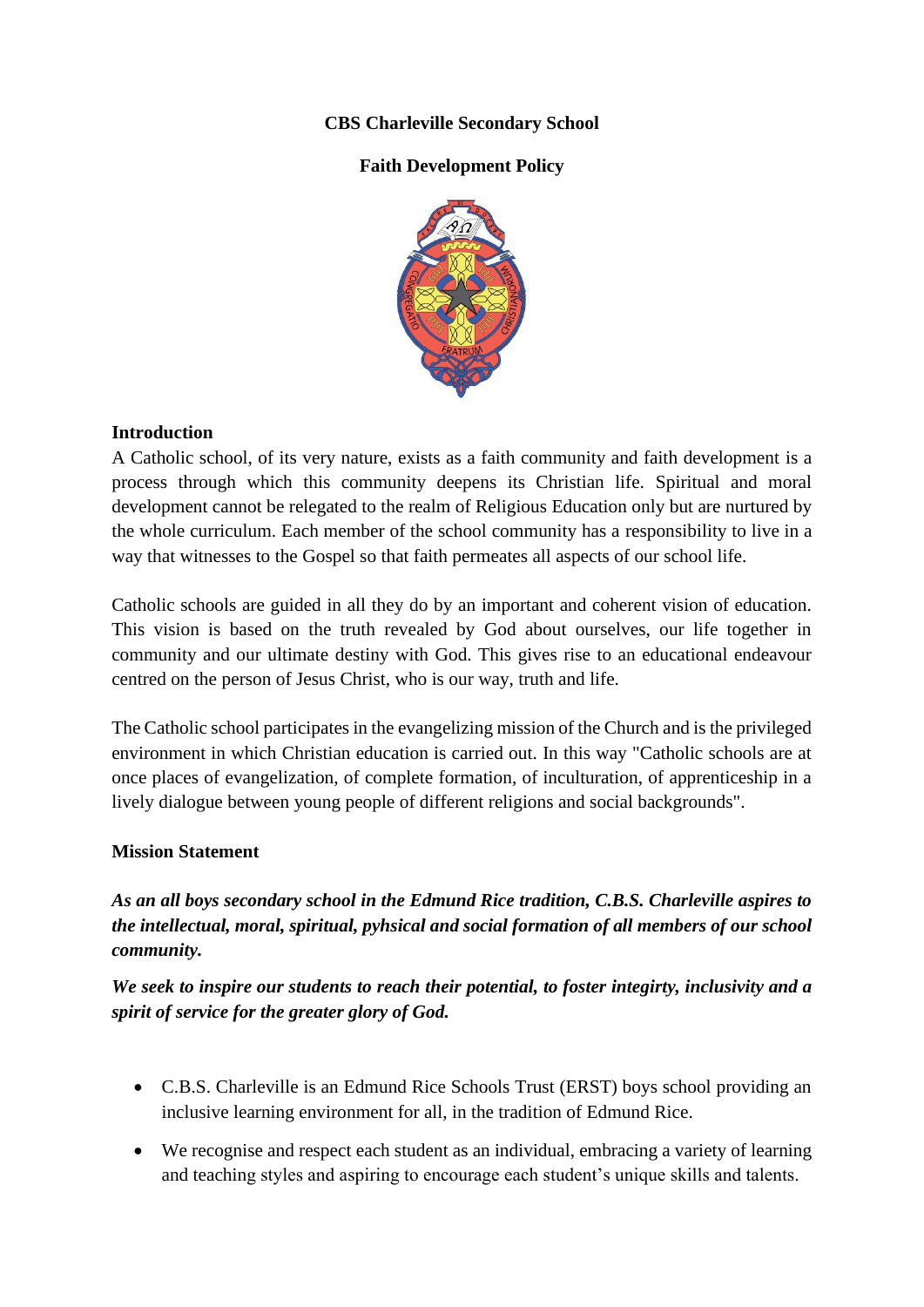• C.B.S. Charleville encourages the involvement of parents through home school contacts and through the involvement in the development and growth of the Parents Council.

#### **Scope of the Policy**

This policy involves students, staff, parents and the local parish, as we strive to create a faith community in which Gospel values ensure a culture of good relationships, sensitive to the needs of each person and to the common good. Faith formation is the responsibility of the whole school community.

#### **Aims**

• Develop the whole person:

The Edmund Rice School offers balanced, integrated and innovative teaching and learning experiences. It recognises that the human person has, for example, personal, physical, intellectual, social, spiritual, moral, emotional and aesthetic dimensions and seeks to promote the student's development in all these areas.

• Promote a distinctive spirituality:

The Edmund Rice School – in partnership with the home and the parish – seeks to nurture and encourage a distinctive Christian spirituality. Religious education and practice is shaped to a significant extent by the desire to promote growth in spirituality. The spiritual life of each person is developed through reflection, prayer, the sacraments, liturgy, symbols, religious art and music, sacred stories and other rituals, and the services of the school chaplaincy. Celebration of the Eucharist as a school community is a nourishing, living expression of shared faith. We seek to encourage each member of the school community to deepen their personal relationship with Jesus Christ which will give meaning and purpose to their lives, and in whom the full truth of the human person is revealed.

• Celebrate diversity and values difference:

The Edmund Rice School welcomes and cherishes students of different Christian denominations and of other religious faiths. It encourages them to grow in their own faith and religious practice while at the same time respecting the distinctive Catholic ethos of the school. It celebrates the richness and diversity of the school community

- Foster a living faith through working for social and ecological justice: An awareness of social issues and action for social justice permeate the entire curriculum of the Edmund Rice School Environmental and justice issues are intertwined in how humans are called to relate to God's creation. The Edmund Rice School encourages the whole school community to work for social and ecological justice in the school and in society generally.
- Prioritise resources: Because of its mission, the Edmund Rice School gives priority to religious education, spirituality, pastoral care and action for social and eco-justice in the allocation of human and other resources.

#### **Rationale**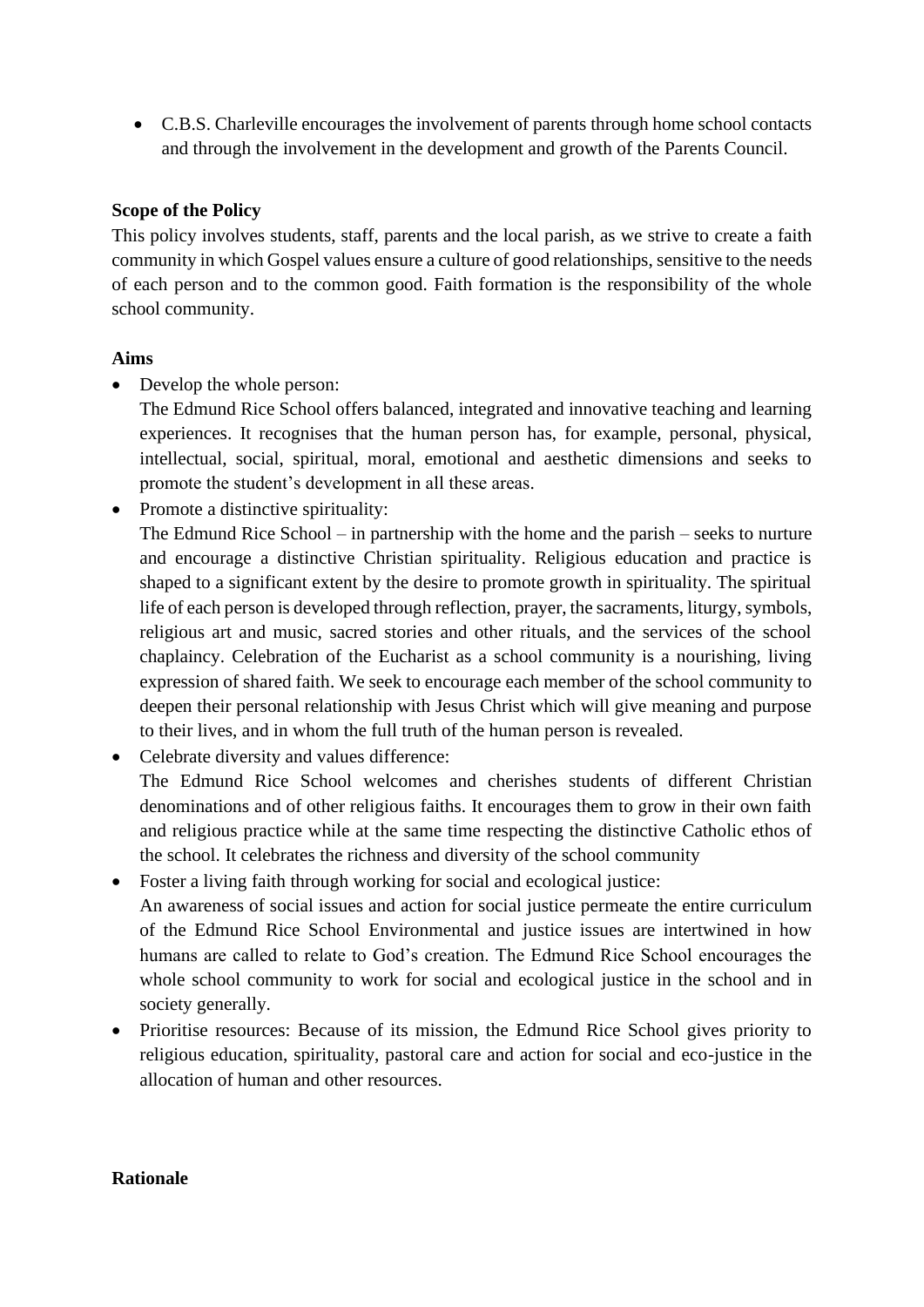The rationale of the Faith Formation Policy of CBS Charleville Secondary School is based on the ERST Charter and on and characteristic spirit of Blessed Edmund Rice*.* This policy will articulate this school's commitment to its Catholic ethos and to the religious and moral development of our students. It will ensure that in striving to achieve academic excellence, this school will also provide holistic education and spiritual formation that each student may learn to live in solidarity with other persons in search of the common good.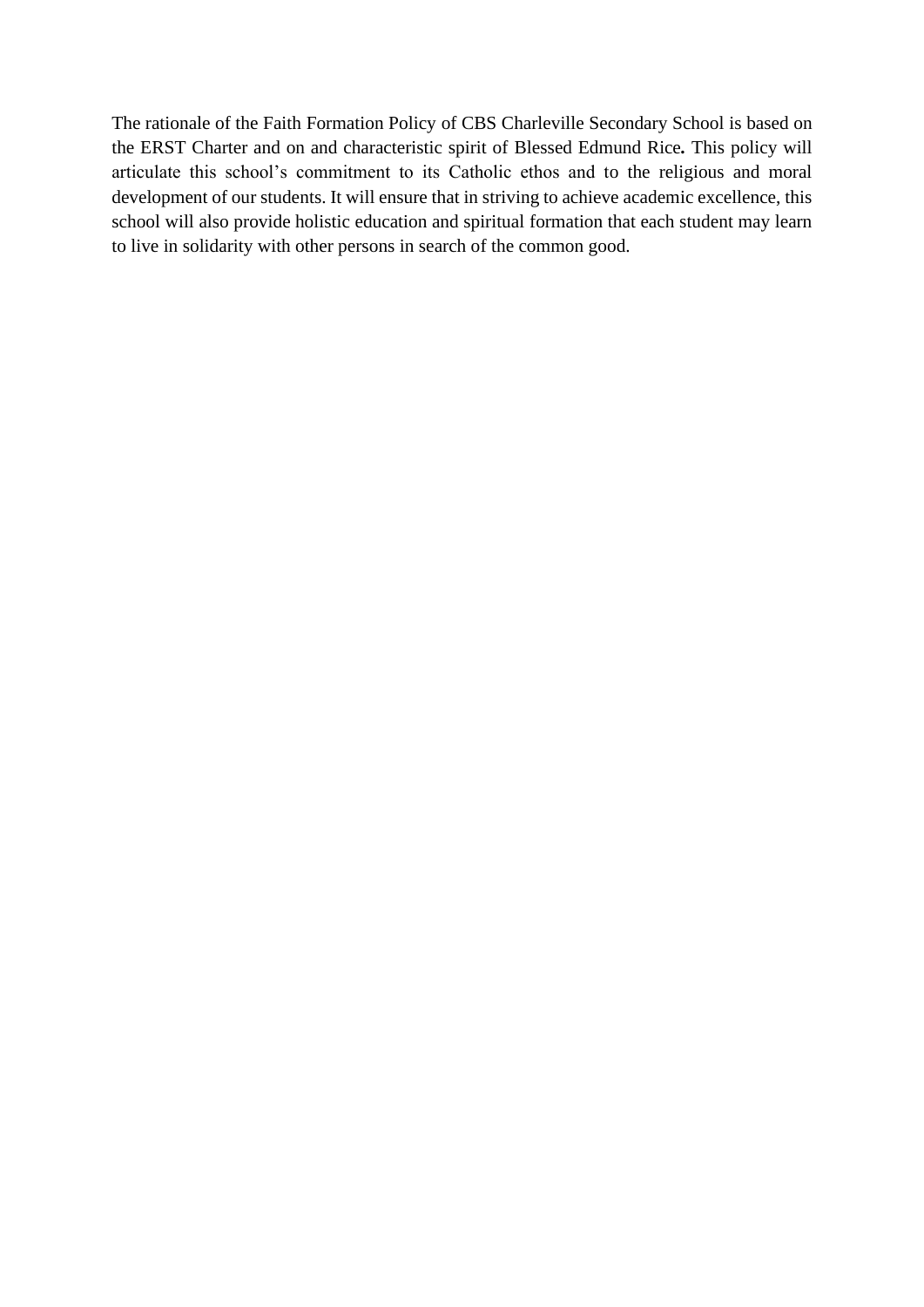# **Goals**

- To promote awareness of the reality that faith formation belongs to the whole school community.
- To support and encourage parents in exercising their responsibility for their child's spiritual growth and faith formation in partnership with the school and their parish communities.
- To develop a sense of the presence of God in the lives of our students.
- To provide the framework for a school faith community which will be enable its students to become catalysts for social transformation.

# **Relationship to Admissions Policy**

In line with its admission policy and the Catholic ethos of the school, this school is open and accessible to all without discrimination. All aspects of the Catholic Faith will be presented in the classroom within a framework which is invitational and informative, never coercive.

Children of all faiths (or of no faith) are welcome to this school. Each child is welcome to attend and benefit from the religious education programme of the school. R.E. plays a pivotal role in the holistic development of the student.

Parents of students (and students over 18 years of age) who wish to opt out of RE class are invited to meet with the Principal, Deputy Principal, Chaplain and/or RE teacher to discuss their options. However, after these discussions have taken place, the constitutional right of the parent/ student (over 18 years) will be recognised by the school.

In the event of a student opting out of RE class, it is not possible for the school to provide supervision of the student outside of the classroom. The following two options are available:

- Students may stay within the RE classroom where they will be offered opportunities to reflect on their own faith tradition or ethical practice. Appropriate texts, or novels with moral or philosophical content, can be provided. A programme of general philosophy, based around the NCCA philosophy curriculum, and centred on the human search for meaning may also be followed. This programme of work will be agreed with, provided by and monitored by the RE teacher, and the student will be expected to complete all classwork and homework assigned by the teacher.
- Parents may remove their son from the school premises for the duration of Religious Education.

An appropriate procedure to facilitate a request for withdrawal from Religious Education is as follows:

- 1. A written notification from the parent/guardian to the principal.
- 2. The principal meets with the parent/guardian.

3. The principal explains the Religious Education policy, subject specification/curriculum and the options the school can provide for the withdrawal of their son from Religious Education classes.

4. Parent/guardian confirms in writing the option they wish to exercise.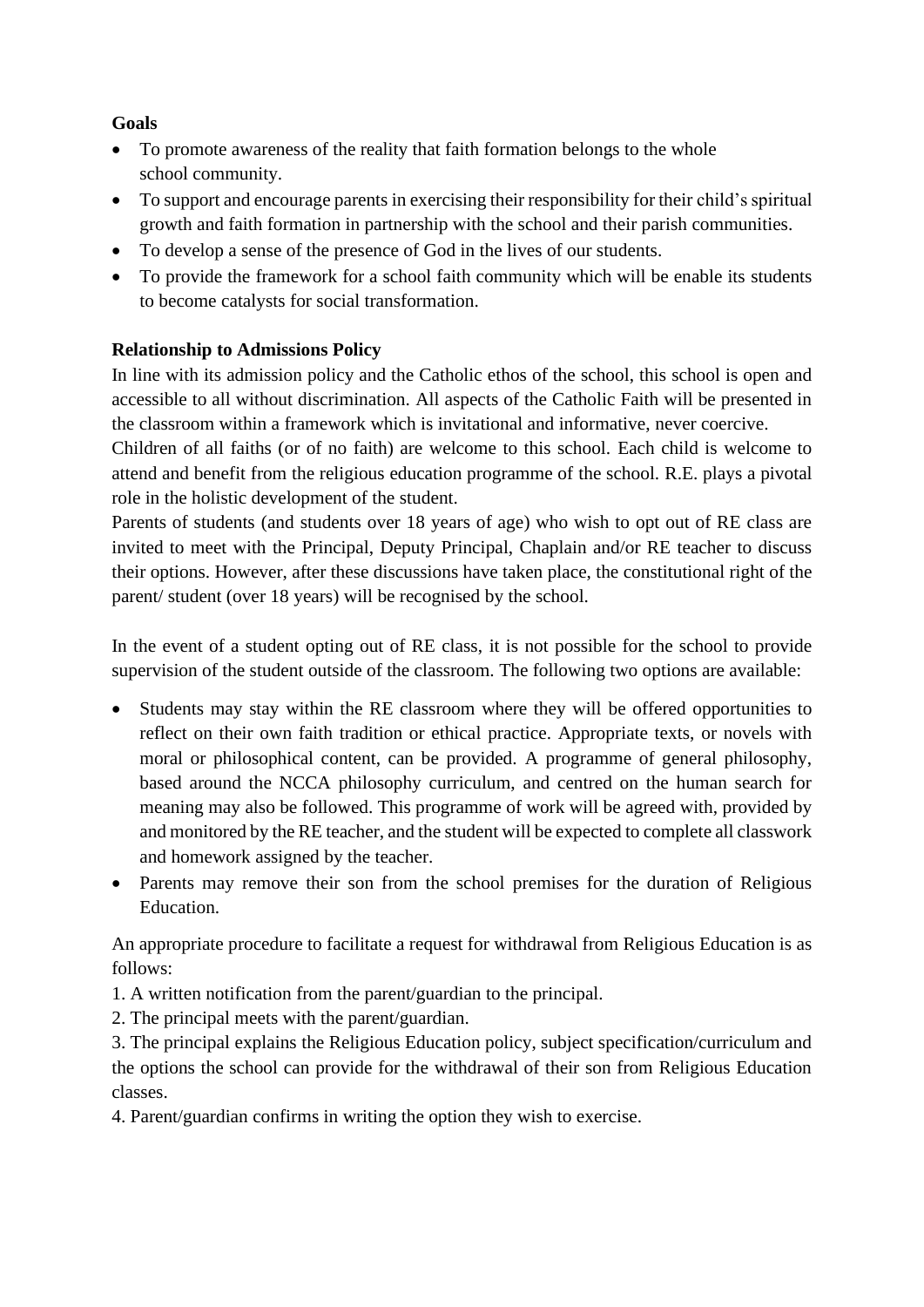# **Roles and Responsibilities**

It is essential that all members of the school community commit to the implementation and practice of the Faith Development Policy:

# Board of Management

-To commit to, to promote and to support the Catholic ethos of the school.

- To proactively initiate the drafting of a Faith Development Policy and to encourage its progress.

- To approve the policy and ensure its implementation.

# Principal and Deputy Principal

- To ensure the procedures of the policy and work towards its effective implementation.

# All School Staff

- It is vital that all staff members understand the values underpinning Catholic education and that they subscribe to engaging in the implementation and cultivation of a culture of faith in the life of the school.

# Teachers of Religious Education

- Formation will happen through formal programmes – but a Faith Development policy will ensure whole school support for the R.E. team in promoting the liturgical and sacramental life of the school.

# School Chaplain

- Chaplaincy is provided to CBS Charleville by the priests of Holy Cross Parish, Charleville, especially in the area of school liturgies and services of Reconciliation. The RE department will act as the point of liaison and co-ordination between the school and the chaplain.

## Pastoral Care Team

- Pastoral Care is at the heart of the Catholic school. The support and guidance given to students by the pastoral care team will be informed by the culture of faith which permeates the school.

## Parents and Guardians

- To accept responsibility as the primary religious educators of their children.

- While understanding that the Catholic ethos of the school is respectful of, and open to, students of all faith traditions and none, parents must be prepared to acknowledge and support the Catholic ethos of the school.

# Students

- Will participate in the R.E. programme, undertake to live the values of the ERST Charter to the best of their ability and endeavour to become involved in the liturgical celebrations and various social justice programmes undertaken by the school.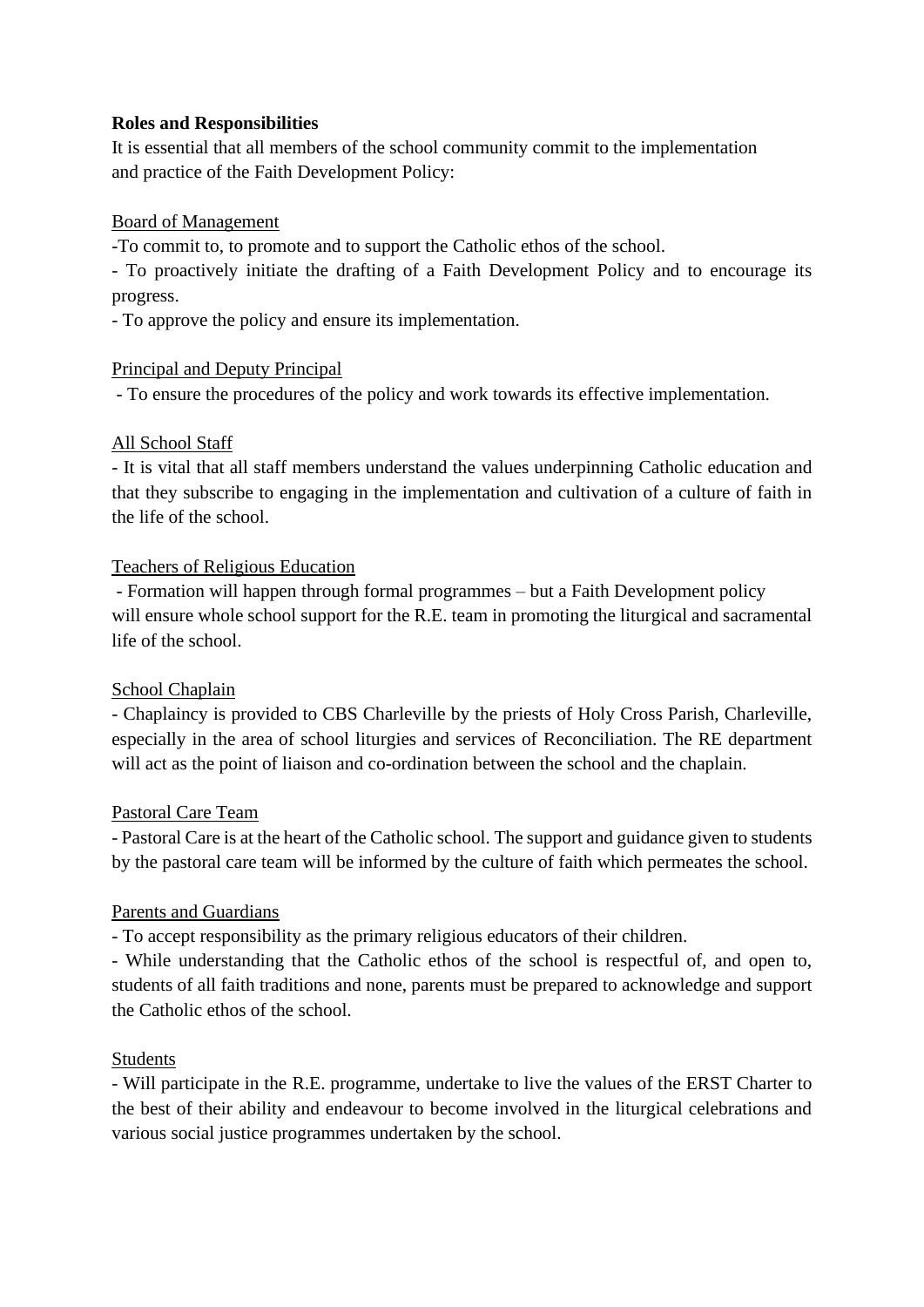#### **Faith Formation and the Liturgical Year**

#### Retreats

Retreats are spiritual experiences that recognise and acknowledge the human context of the students but go beyond this to the faith context. We offer retreat days to all year groups. All students are expected to attend for retreat days whether organised on or off campus.

## Prayer Room

There is a designated prayer room available to all religion classes. It is an area used for meditation, prayer and quiet reflection, which takes place in individual classes on a regular basis throughout the school year. The room is also available to individual staff and students for private prayer and reflection.

## Prayer and Ritual

We recognise the importance of providing our students with experiences of prayer, ritual and liturgical experience. Religion teachers prepare and carry out liturgical celebrations during the year.

There can be important unplanned events in the school which require a response and through rituals we respond to these events in a prayerful manner. We try and make provision for prayer, meditation, reflection, a listening ear, silence and above all we try to witness the love of God.

## Religious Imagery

Religious images and symbols are a part of our Catholic school. Images and symbols are used during the school year such as the Bible, November tree, Christmas crib, Advent wreath etc.

#### Justice and Peace

Justice and peace are an integral part of a Religious Education programme. Students are encouraged to empathise and show compassion for local and global justice issues by getting involved in supporting the work of agencies such as Trócaire, St. Vincent de Paul Society, the shoe box appeal, supporting the work of local charities etc.